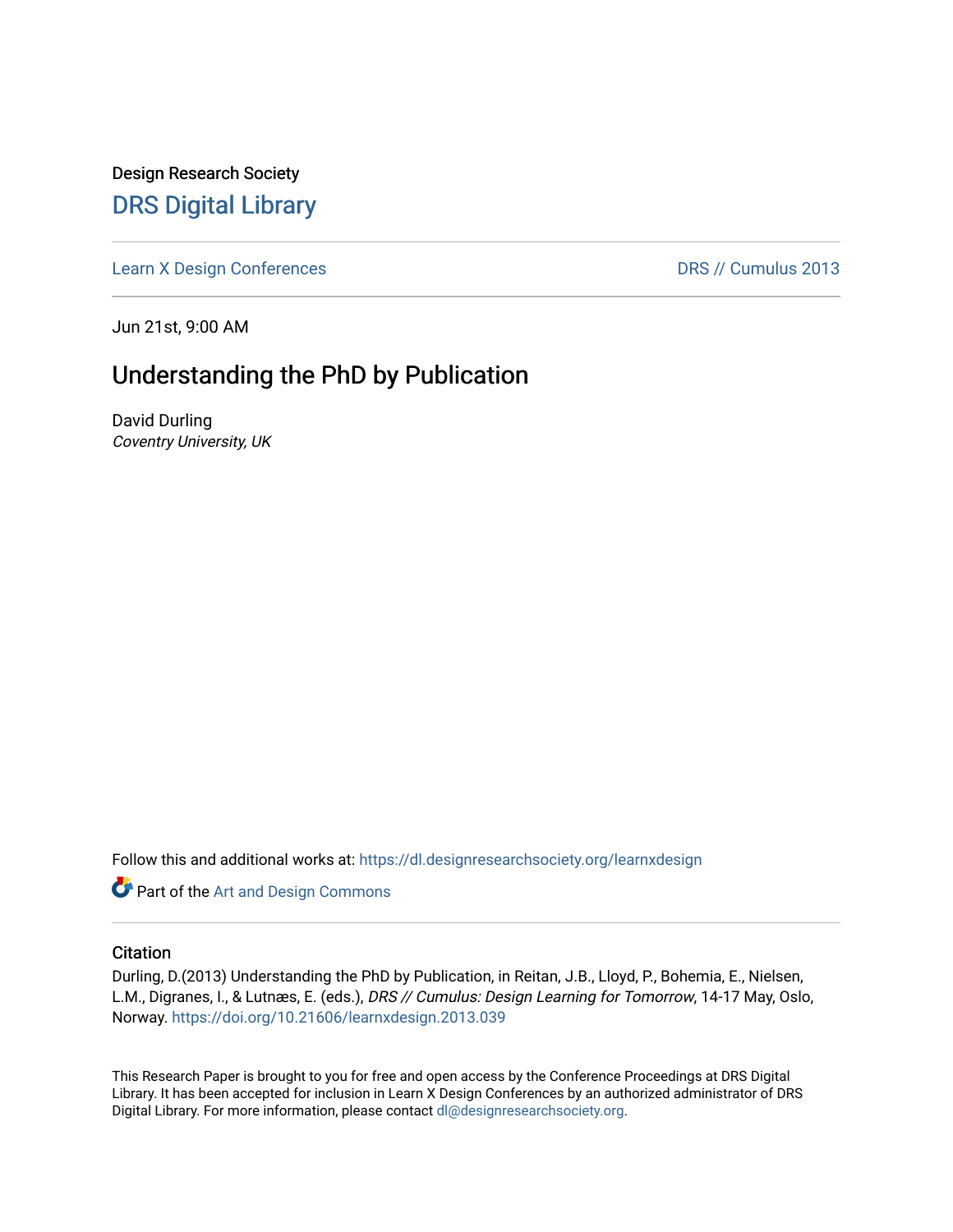DRS // CUMULUS 2013 2nd International Conference for Design Education Researchers Oslo, 14–17 May 2013



# **Understanding the PhD by Publication**

David DURLING\* Coventry University, UK

 $\overline{a}$ 

*Abstract: This case study refers to the submission of prior research for the award of PhD by Publication, and compares and contrasts this with best practice in conventional PhDs. Unlike a conventional PhD, which is usually taken at the beginning of a researcher's career, the PhD by Publication may be taken after a lifetime of research. The regulations governing such awards vary across institutions, but the award is is often granted to very experienced research practitioners who have a track record of significant publication in their area of specialism, indeed they may already be leading authorities in their subject. There are several aspects of this relatively new award which are different to a conventional PhD. This case study details the approach taken by a candidate and his supervisor, and discusses the problems and opportunities that arise from this qualification.* 

*Keywords: PhD by Publication, doctorates, training* 

<sup>\*</sup> Corresponding author: Coventry University | UK | e-mail: david.durling@icloud.com

Copyright © 2013. Copyright in each paper on this conference proceedings is the property of the author(s). Permission is granted to reproduce copies of these works for purposes relevant to the above conference, provided that the author(s), source and copyright notice are included on each copy. For other uses, including extended quotation, please contact the author(s).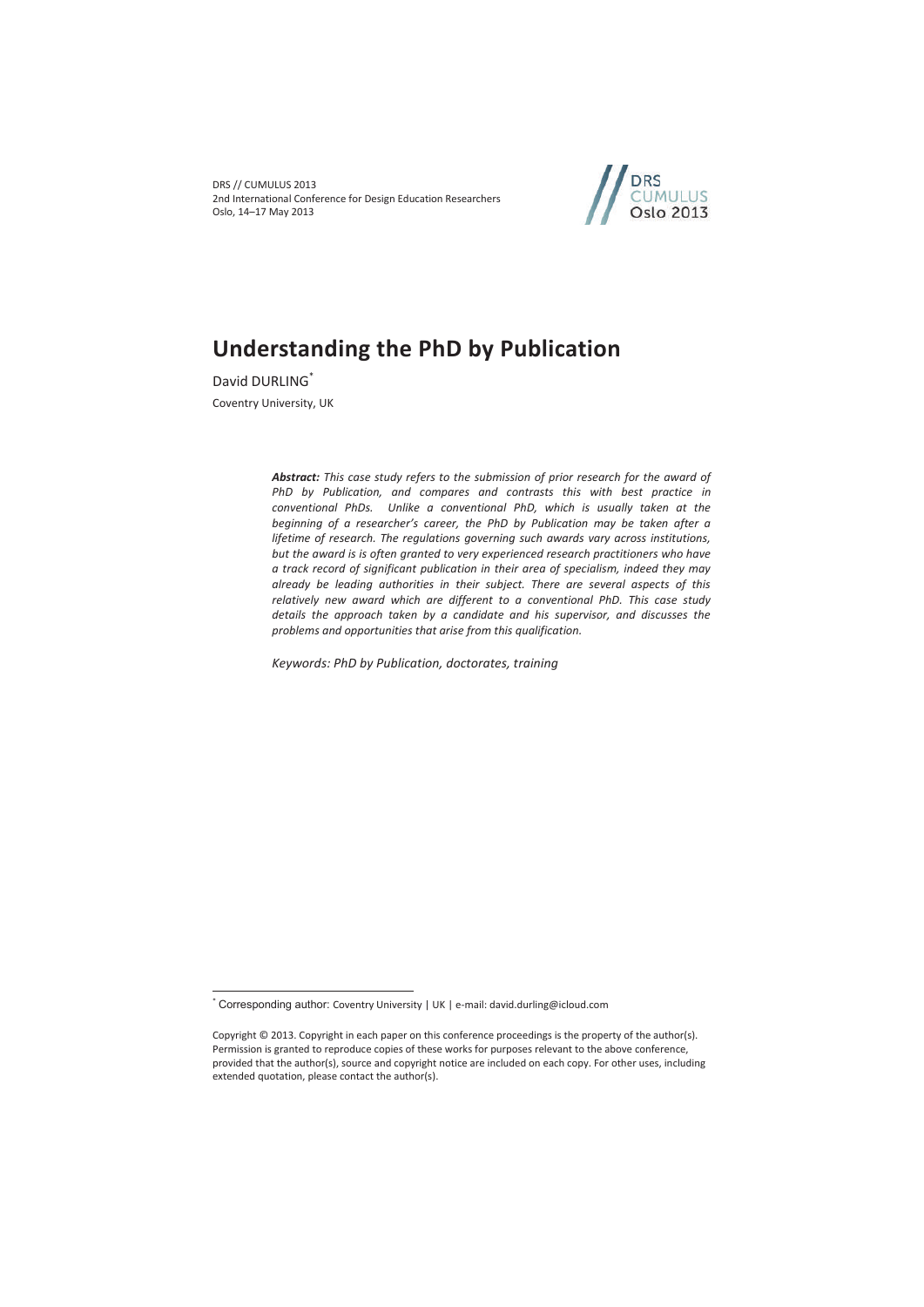## **Introduction**

This is a case study of a PhD by Publication awarded by a UK university, and compares and contrasts this with best practice in conventional PhDs. Unlike a conventional PhD, which is usually taken at the beginning of a researcher's career, the PhD by Publication may be taken after a lifetime of research. The regulations governing such awards vary across institutions, but the award is is often granted to very experienced research practitioners who have a track record of significant publication in their area of specialism, indeed they may already be leading authorities in their subject. Often the award is restricted to teaching staff of the institution, though this is not always the case. There is usually no requirement to undergo classes or training in methods and study skills, and there are several other aspects of this new award which are different to a conventional PhD. The publications which are the focus of the award are often bound into a thesis or portfolio which includes a newly written statement that sets the work in context. This case study details the approach taken by the candidate and supervisor, the principles that underpinned the decisions made, and discusses the problems and opportunities that may arise from this qualification.

#### **Doctorates**

Doctorates (in the UK) have been awarded for several centuries. Today there is a wide range of doctoral awards with different purposes and nomenclature. In recent years traditional forms of doctorate such as the PhD have been supplemented by equivalent awards at doctoral level such as professional doctorates which are often workplace-based related to the candidate's everyday work, and undertaken by parttime study. Similarly in art/design there has been growth in what are known as practice-based doctorates which may be the result of high level professional practice where designing or the candidate's own artefacts form a significant point of reference for the investigation (Durling et al, 2003). All these awards have an element of systematic inquiry which may lead to the award of PhD or ProfDoc, DArts and several more award titles.

The different types of doctorate have been summarised as: PhD Taught Doctorate Doctor of Medicine Higher Doctorates Professional Doctorate Practice-Based Doctorate PhD by Publication (taken from Green and Powell 2005: 47)

Even within PhD awards there are distinct differences of approach to being admitted to the programme: the coursework involved; examinations that have to be passed; as well as the kinds of methodological structures that are acceptable within that particular university culture. Some programmes appear to be more heavily taught, for example the model of PhD in the USA is predicated on taught methods classes which are taken prior to submission of the research proposal. Evidence from conference and journal papers suggests that more doctoral researchers across Asia develop their expertise in a specific design science mode than their counterparts in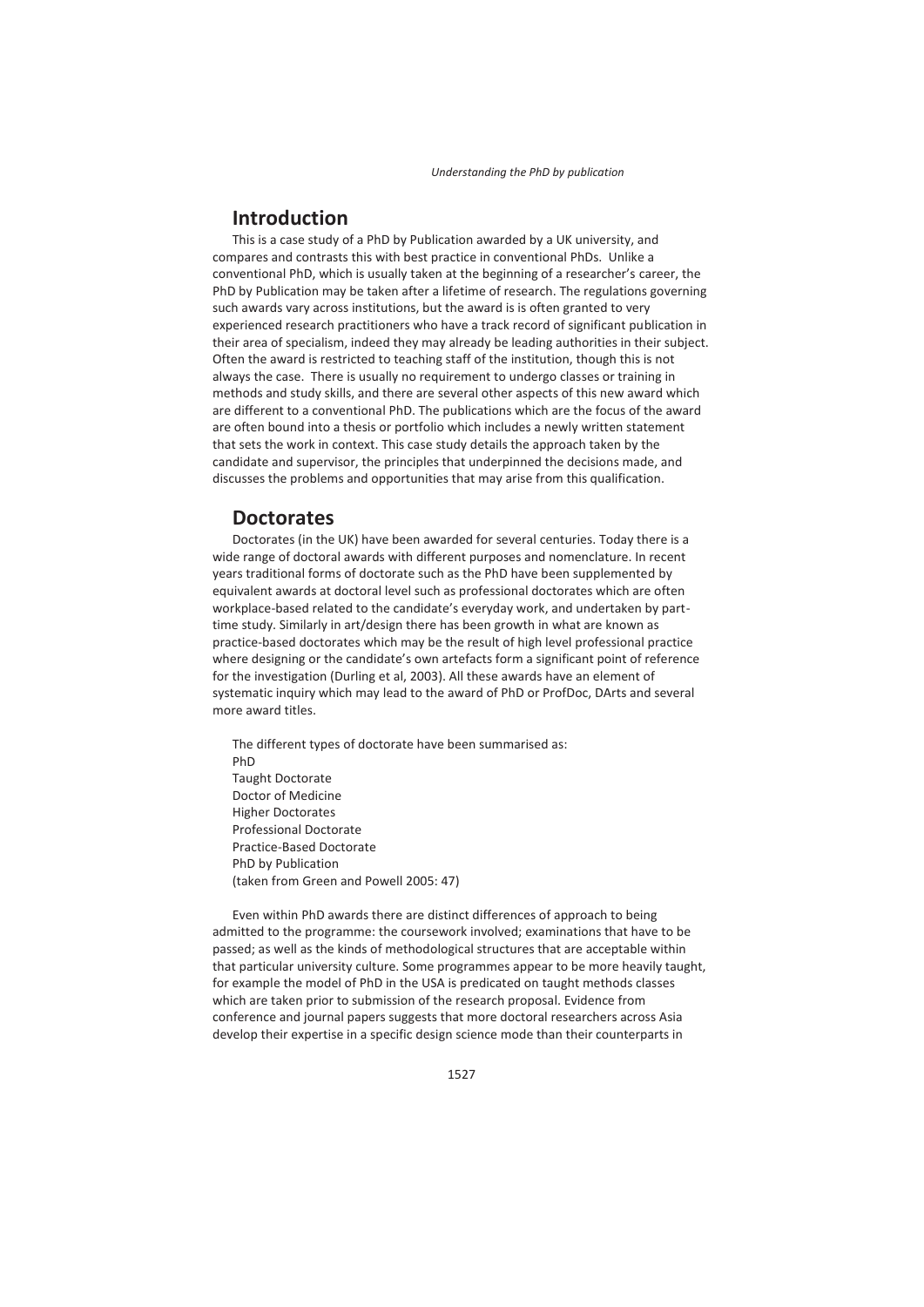Europe. Design departments in older UK research intensive universities perhaps have more prescribed process and outcomes than the traditional art schools which now sit largely within the new post-1992 universities.

This paper comprises a case study of best practice in the process leading to the award of PhD by Publication by an experienced designer. It is therefore not the purpose of this paper to compare and contrast each type of doctoral award, nor the differences between these programmes. However, before discussing the PhD by Publication it will be helpful to contextualise the more conventional PhD study in relation to this rather different and newer award.

#### **PhD**

The modern PhD is typically seen as demonstrating command over a narrow area of inquiry and, through persisting in rigorous research, to make an original contribution to knowledge. The PhD is primarily a training in how to conduct research. The period of study is usually accompanied by the informed guidance of one or more supervisors, some training in relevant methodology, and the acquisition of advanced study skills. A programme of research is proposed by the candidate and agreed formally by the host university, before the main study is undertaken. The outcome is usually a bound thesis which is examined by one or more external examiners, and subsequently by an oral examination of the doctoral researcher.

Over the past couple of decades, in the design sector there have been many debates, symposia, conferences, and journal papers dealing with the award of the PhD (Rust 2003)

Broadly, for the UK art/design sector and cognate departments, the award of PhD is a relatively recent phenomenon, arising partly from the growth of research following funding changes and the establishment of the new universities from the previous polytechnics, starting from about 1992. It should not be surprising that in a newly developing research domain, at the outset there will be few qualified supervisors themselves holding the PhD, and the nature of this new award might be debated in the context of traditional PhDs long awarded in older disciplines. Sometimes innovation has been hotly contested. The Jiscmail discussion forum 'phd-design' has been a major venue for such debates (phd-design) among a particular group of academics, as well as various conferences and doctoral workshops. National bodies have responded to such issues by publishing guidelines or regulations relating to the research student experience (for example AHRC; Vitae).

The new universities have responded largely by implementing formal doctoral training within design departments, for example by formal research training leading to a PGCert qualification for research students, and consortia arrangements to raise the quality and relevance of training (DART) among others. It is recognised that developments in technology, perhaps especially through digital media and communications, have opened opportunities for different kinds of doctoral processes and outcomes (IoE).

So, a typical PhD researcher may experience: a problem or question that they want to investigate and answer; will be given some training in study and research methods appropriate to their field of study; will undertake a prolonged literature search and review to establish prior and current art in the field; will propose and implement a research design and analyse its findings; and finally will demonstrate their process and original contribution to knowledge through a thesis which is substantially in written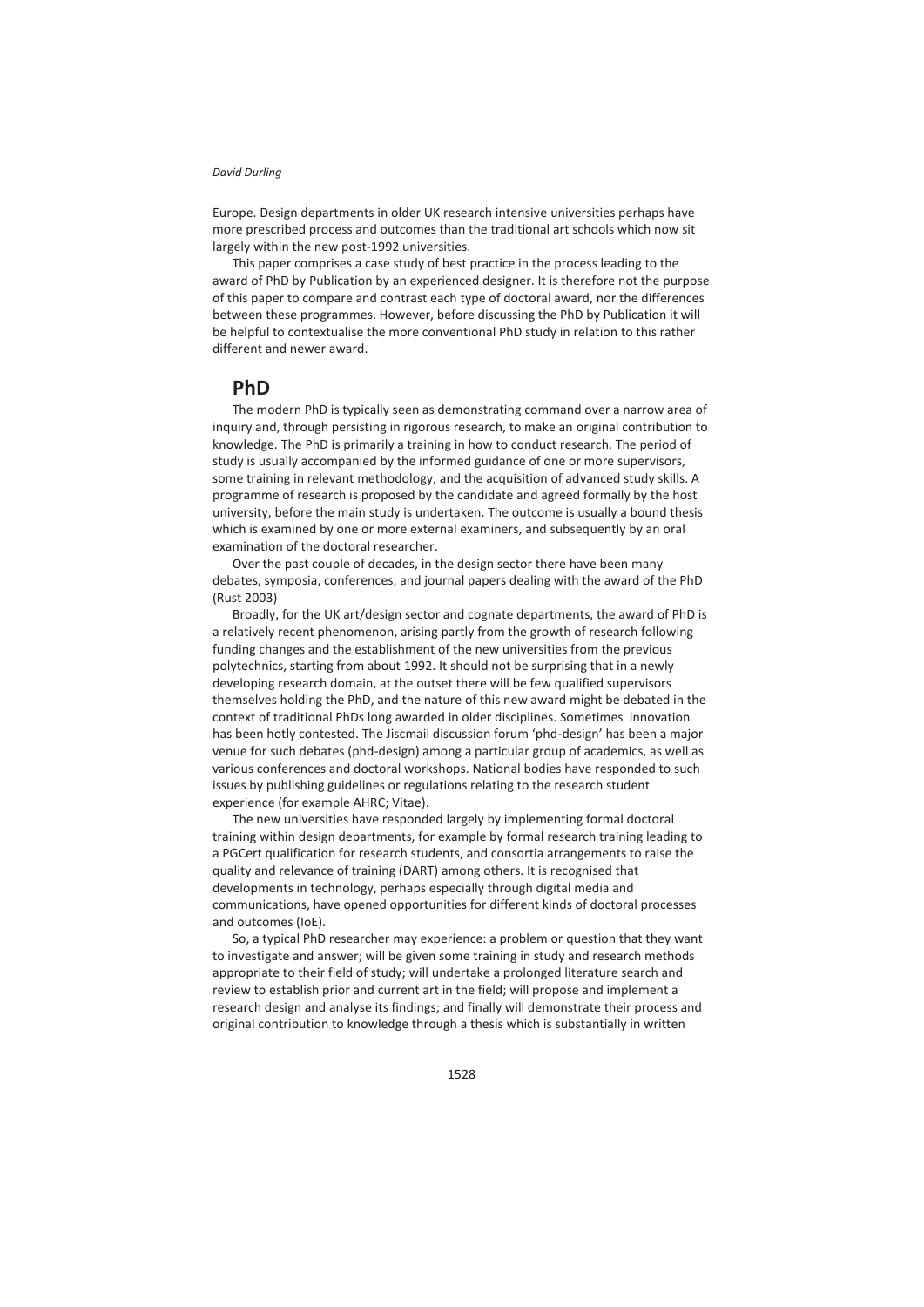form, and defend their position through viva voce (Durling, 2002). Typically, this process takes at least three years of full-time study, or 5-6 years of part-time study, guided all the while by one or more expert supervisors. There may be other checks and balances such as annual reviews or assignments that must be passed satisfactorily for the candidate to remain registered on the programme. There is therefore a formal training element to the study, though the extent to which the programme is taught varies considerably across the cultures of individual institutions and nations.

## **PhD by Publication**

It is not uncommon among UK universities to offer another kind of PhD often known as PhD by Publication (or known by a number of other titles including PhD by Published Work(s) and PhD by Portfolio). This award has been linked with an aspiration on the part of institutions to recognise members of existing teaching staff who, for whatever reason, have not previously gained a research degree, yet have had extensive experience of practicing good quality research over a period of years. One justification for this approach is that in the more practice-based subjects such as design, it is common for practitioners to hold a studio masters degree but not a PhD, yet they may have learned research 'on the job' and have an extensive record of publication. In a few cases, individuals are recognised authorities in their subjects and hold professorships. Unlike a conventional PhD where a study is planned in advance, the PhD by Publication route is more akin to an APEL process (accreditation of prior and experiential learning) where the contribution to knowledge has already been made, and simply needs to be brought into a form that may be assessed (OCA).

Arising from the debates mentioned above, a body of literature has been published on the nature and standards of the conventional PhD. Conversely, relatively little has been published on the PhD by Publication. Given the large number of academics who will have entered the academy from a position of design practice rather than research practice, coupled with a university's need to accredit its research professionals, such a model of PhD appears timely and helpful to the sector in giving recognition to good quality research in whatever way it has been learned.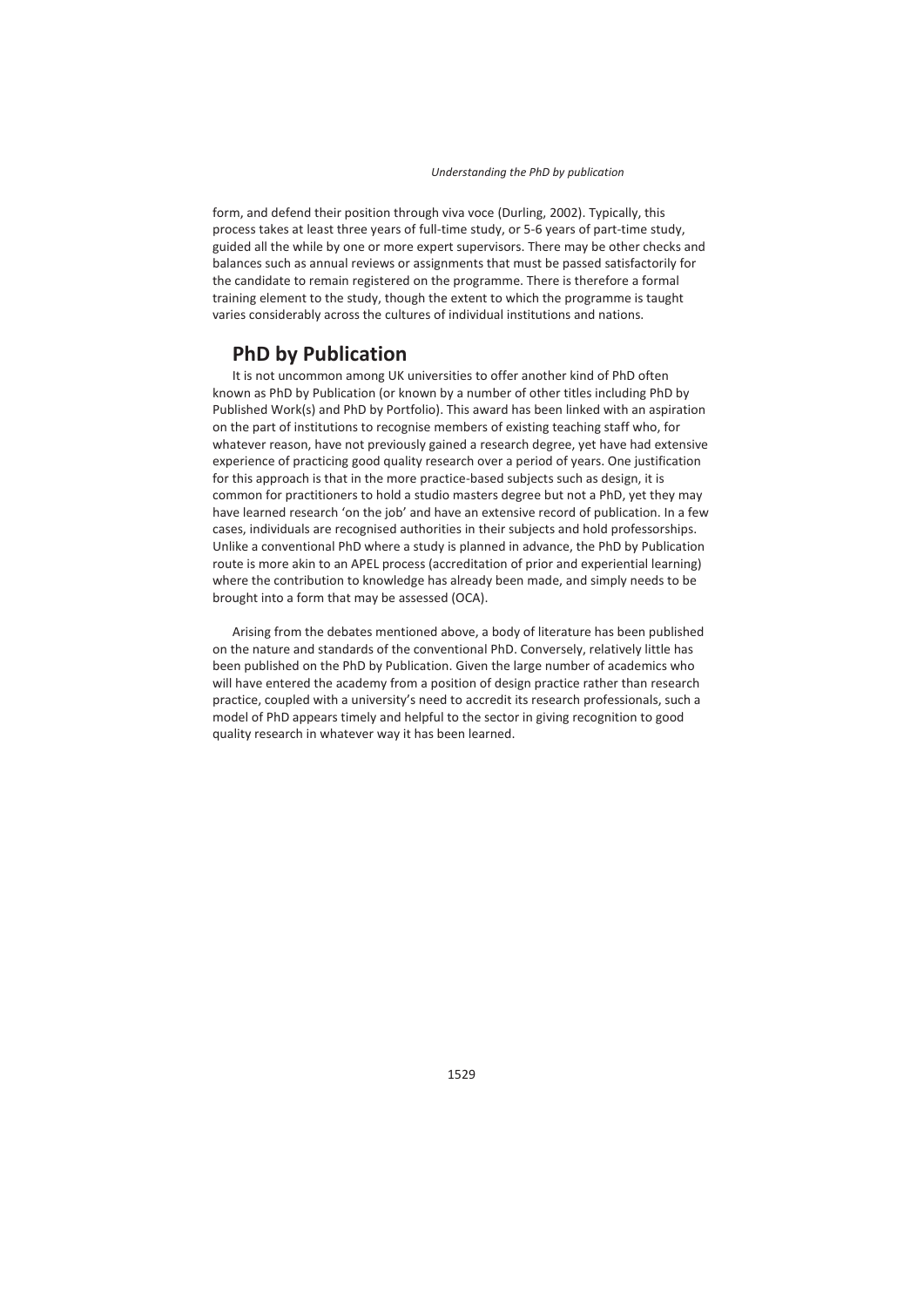While the actual wording varies from place to place, a review of awards of PhD by Publication across UK Higher Education institutions showed a common set of expectations:

- the award is claimed to be equivalent to a conventional PhD by thesis
- $\bullet$  the candidate must already have a substantial body of work in the public domain, often around a sustained theme or study over some time.
- the work must show originality arising from the application of independent critical power.
- $\bullet$  there should be an identifiable contribution to knowledge.
- a written statement will be provided that sets the works in context.
- the whole (publications and contextual statement) will be brought together into a single work that is deposited in the university library.
- the bound work will be assessed by at least one independent external examiner, often two.
- the work will be assessed within one year (sometimes six months) of the date of first registering for the award.

There are however some significant variations in the regulations, for example:

- whereas some universities restrict the award to their own staff or those having strong connections with the institution, others will also accept external applicants.
- work in non-written form may be allowed, so long as it is capable of being assessed.
- some awards are conducted in collaboration with other institutions, with a variety of arrangements for supervision and attendance in the UK and overseas.
- some supervisors are named as such with a record of successful completions, whereas some are termed mentors which suggests perhaps a more light-touch advisory role.

Following enrolment for PhD by Publication, given that there is no requirement to undertake any training courses or further studies - it being presumed that the published work is already the product of someone of doctoral standing – it begs the question what is it that the PhD is being awarded *for?* 

# **Compiling the Thesis**

Beyond the particular regulations and institutional cultural differences, in advising a candidate there are challenges beyond those expected of a conventional PhD.

For example, a conventional PhD thesis can demonstrate the entire recorded process of study from proposal, through research design and analysis, to the final outcomes, and can be explicit about the original contribution to knowledge as well as strengths or weaknesses in the work, and give pointers to any subsequent future work yet to be done. Indeed, this explicitness may be seen as a model of best practice that is expected in many PhD programmes (Durling, 2002) Similarly, though non-written work (designed artefacts for example) might form a significant point of reference in a conventional PhD, in the interests of explicitness such work might be accompanied by a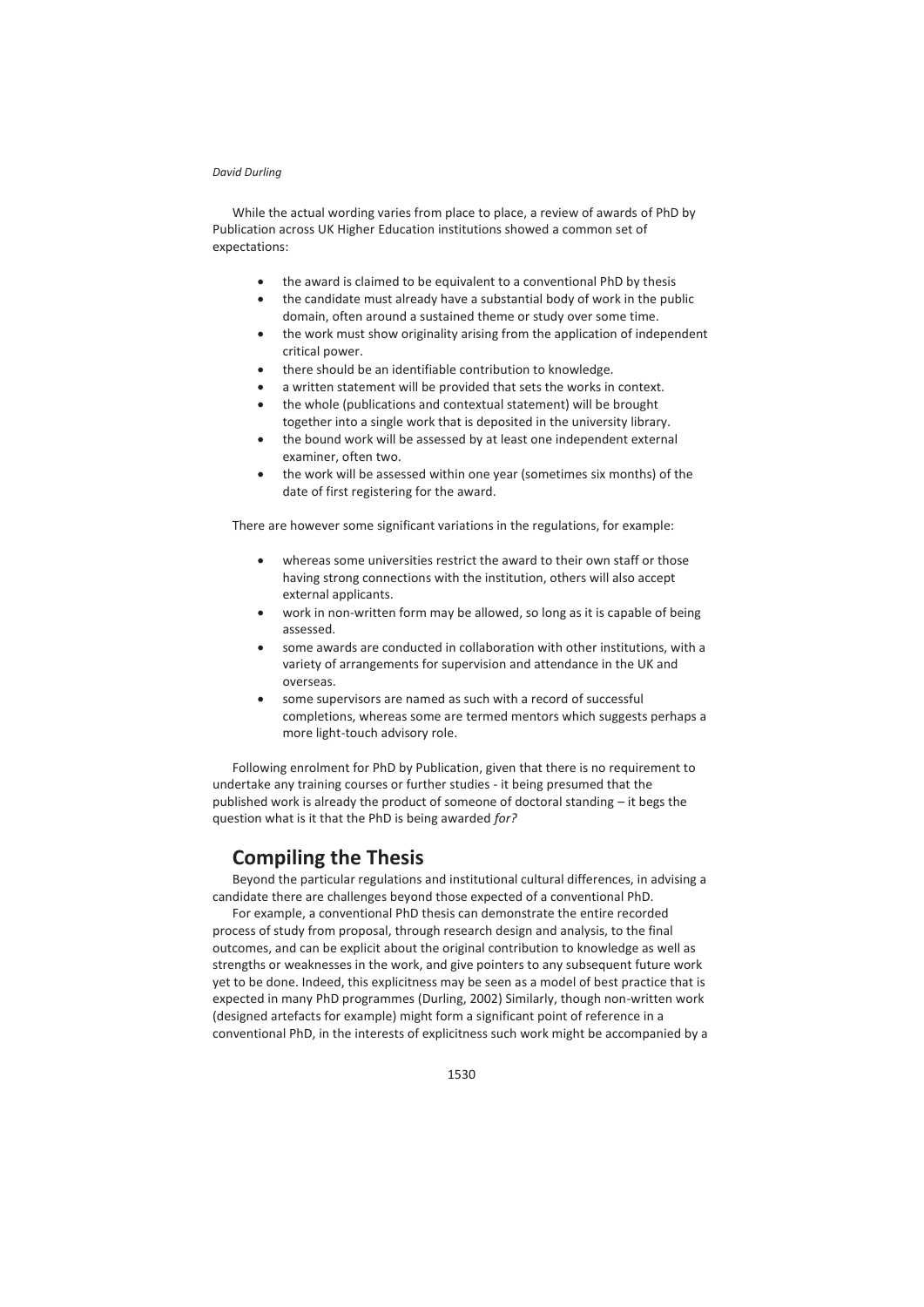meta-narrative detailing the research component and its outcomes. The research design may be purposely formed around providing evidence for such a narrative making explicit the investigative process and what was found. However, evidence of these aspects of the study may not be readily available through previously published works which may have arisen over many years around a diffuse theme or themes, and may not be the product of such a narrow well focused study.

It would seem therefore that the contextual statement, rather than simply introducing the work and setting it in context, is crucial in demonstrating the originality in what may be a loose collection of publications around a general theme, or an otherwise undocumented investigative approach that the researcher has undertaken over some time, possibly a lifetime.

Regulations are often vague about the contextual statement. For example, the then current regulations governing the award which is the subject of the case study below, make the following points. The whole submission is made up from the candidate's publications "...and a context statement undertaken... under supervision." The context statement should be between 10-30,000 words. There is a requirement that the publications and the context statement "...together are of the requisite standard...". The duties of the supervisor are to consist in "...assisting the candidate in selecting the publications or other public domain works for the degree, in formulating the scheme and rationale of the context statement, and in advising on any further reading."

In balancing the variables inherent in these regulations, perhaps particularly in respect of whatever it is that is equal to a conventional PhD, the interpretation of regulations made by the supervisor becomes crucial to the candidate undertaking the right amount of work on the contextual statement in order to introduce the publications and explicate the theme of the PhD. But compared with a conventional PhD, the supervisor may be dealing with a new qualification with few established exemplars of best practice, and regulations that can be ambiguous or opaque.

It follows that there are also as yet relatively few examiners with experience of PhD by Publication.

Against this background, in the case study below, we introduce the actors and their expertise, demonstrate the principles adopted, and outline the results. The full illustrated 'thesis' which was completed in 2008 is also online and may be examined in full (Wade, 2008)

## **The candidate**

The candidate was at the time approaching normal retirement age as a very experienced lecturer in a post-1992 university department of art and design. He originally trained as a scientific illustrator, and for many years had undertaken illustrations of snakes which led to a fascination for the taxonomy of certain North African snakes with fieldwork centred largely in Algeria. Illustrative techniques and the visual recording of data captured aspects of the visual characteristics of snakes such as the shape, colour and distribution of scales. This experience led to an appreciation and deeper understanding of herpetological taxonomy at a time when he had increasing contact with established scientific researchers in the field, and a close association with the Natural History Museum in London. His observations and understanding led to the resolution of certain taxonomic problems, and he was able to make contributions to herpetology in which drawing was an integral part of the process.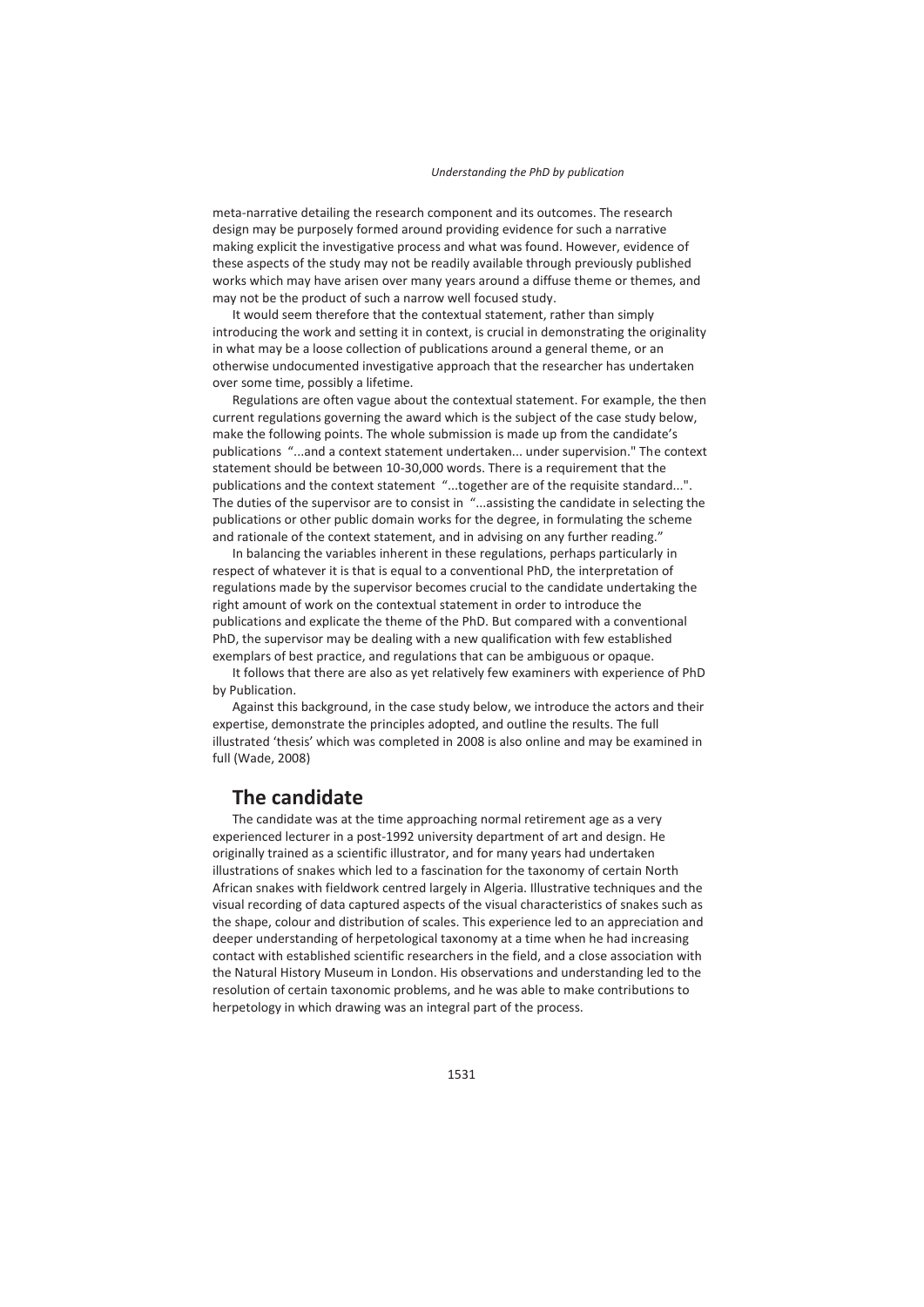This acquisition of a rich understanding of the general field of natural history, exemplified by long experience in the study of reptiles, led to development of a unique systematic method for processing scalation and other visible features, together with the development of a new method of reconstruction and analysis of dessicated and partial samples often obtained as road kill. This resulted in several published papers, two of which he was sole author in which a new species was discovered, and four which he co-authored in which another species was described.

The candidate's work has shown the value to science of an aspect of graphic art used as an analytical tool. The artistic output moved from descriptive recording to innovative mixed methods which have promoted novel conclusions.

## **The supervisor**

The supervisor was at the time experienced in supervising and examining a number of successful completions of conventional PhDs and a professional doctorate, as well as advising previously on a mildly problematic PhD by Publication. He held practice-based graduate and postgraduate degrees as well as a conventional PhD undertaken in a leading design research department. He had a particular interest in doctoral training and supervision, and had initiated or been part of several debates at national and international level. However, he came to the supervision with no prior knowledge of herpetology or related disciplines.

## **The proposal**

Initial discussions established a broad focus for the work that would be presented. It was clear that there were a good number of published journal papers from which a suitable selection could be made. There was never doubt about the quality or significance of the work: many of the candidate's collaborators and co-authors were among the top herpetological authorities in the world. Discreet enquiries by the supervisor confirmed that the candidate was one of possibly only a handful of persons working at that level in this topic anywhere in the world.

Initially, careful scrutiny was made of the university's regulations for the award of PhD by Publication. Several problems immediately presented themselves.

- there was limited guidance on what is appropriate. For example there were clear word limits for the contextual statement, but little indication of the required content of the statement.
- the claim was made that the award is equivalent to a conventional PhD by thesis, but it was not clear how that might be demonstrated. Given the often contested aspects of the PhD form in the art/design sector, equivalence is not certain.
- do the prior publications speak for themselves or is some commentary on the texts required, and if so how much?
- as the subject matter is at the intersection of graphic art and taxonomy science, there was a question as to the 'voice' that would be used, and for which audience? This of course is not unusual in interdisciplinary studies. It seemed that the thesis content might be of interest to both herpetologists and illustrators, but they approach the subject from very different angles and interests.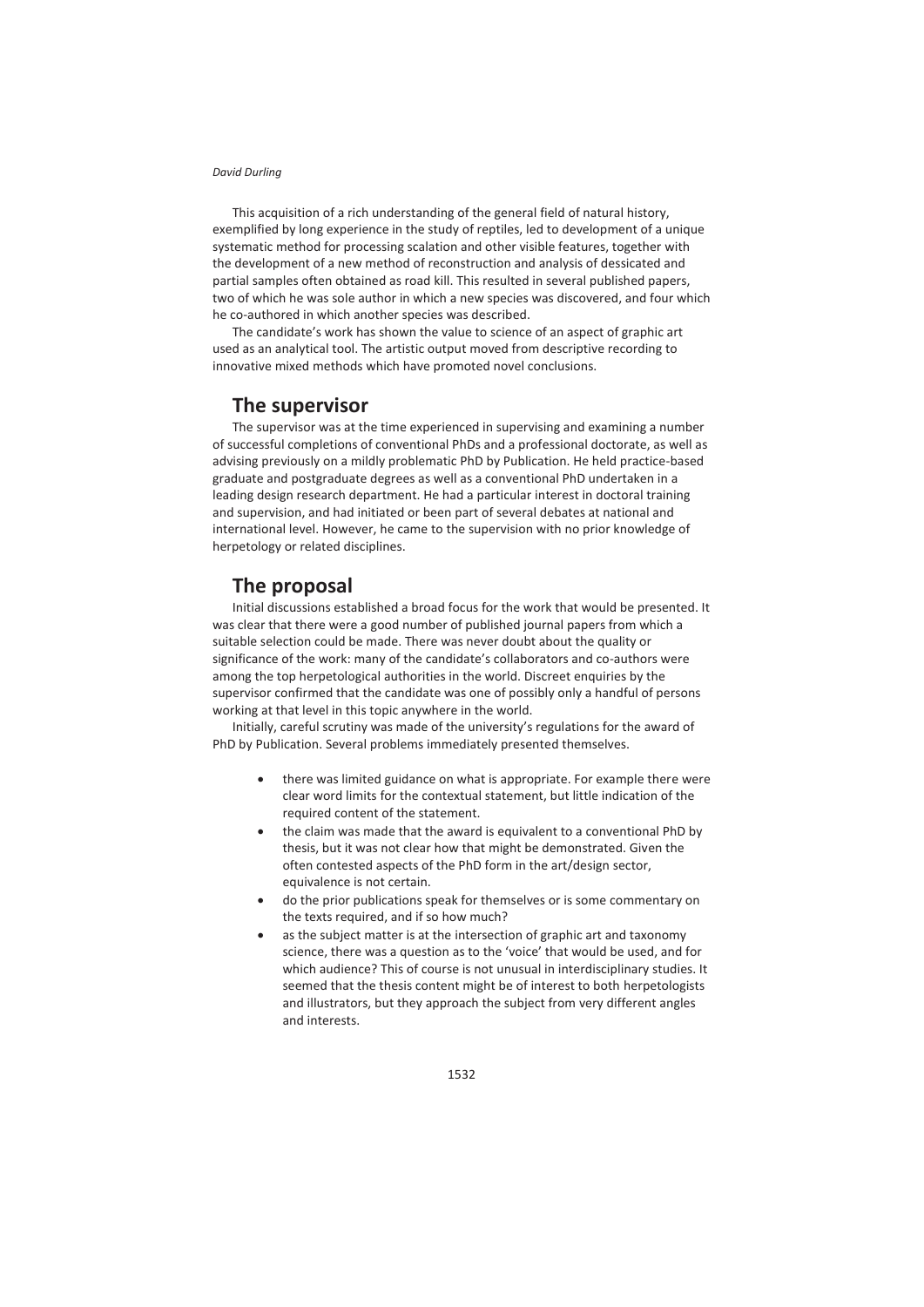- there was a personal story to be told of the candidate's transition from observation through drawing to analysis, via what might be termed systematic drawing, and subsequent contributions to herpetology.
- the systematic method that the candidate had developed predicated on intimate knowledge of herpetology as well as illustration - possibly needed explication beyond the published papers.
- the thesis would probably benefit from being rich in illustrations both as evidence and as a significant part of the narrative. This might also impact upon the 'voice' of the thesis and the relevance to its readers.

Finally, there was a steep learning curve on the part of the supervisor in acquiring sufficient knowledge of the scientific aspects of the study...

# **The approach**

In comparing this work with a conventional PhD, a decision was taken to try to adopt best practice from the conventional PhD and bring this to the new award.

A well received basic model of conventional PhD study seemed to be exemplified in Perry's five chapter model which it is claimed is helpful in removing "much of the opacity and unnecessary complexity that disguises theoretical, epistemological and ontological inconsistencies in many PhD theses" (Love 2001). It is reported that this model has met with success in aiding doctoral completions in good time, and is thought to be clear and transferable to design research generally (ibid.). In brief, Perry's model may be mapped as follows:

- Ch 1 Introduction (an executive summary of the research, outlining the research problem, the methods used, findings and their implications, and the boundaries of the investigation)
- Ch 2 Literature Review (establish prior art in the field through discussing all relevant past and current work that may impact on the study)
- Ch 3 Theoretical Perspective (sets out the methods chosen and how they were used)
- Ch 4 Report of Data Collection (demonstration and analysis of what was found)
- Ch 5 Conclusions & Implications (describes how the research questions have been answered, and sets out the contribution to knowledge, limitations of the work, and pointers to any future work.)
- References (full citations of the literature referred to throughout the thesis)
- Appendices (captures all the data collected, which might include a wide range of modalities)

It was therefore decided that, as far as possible and within the constraints of a thesis comprising minimally a single context statement plus some published papers, the intended content of the five chapter model would be covered. In other words, there would be an attempt to capture the salient points that would be present in a high quality conventional PhD thesis, and to demonstrate as far as possible the kinds of process/findings that might be found in such a thesis thus establishing exemplary practice in a PhD by Publication. These points were identified initially as follows: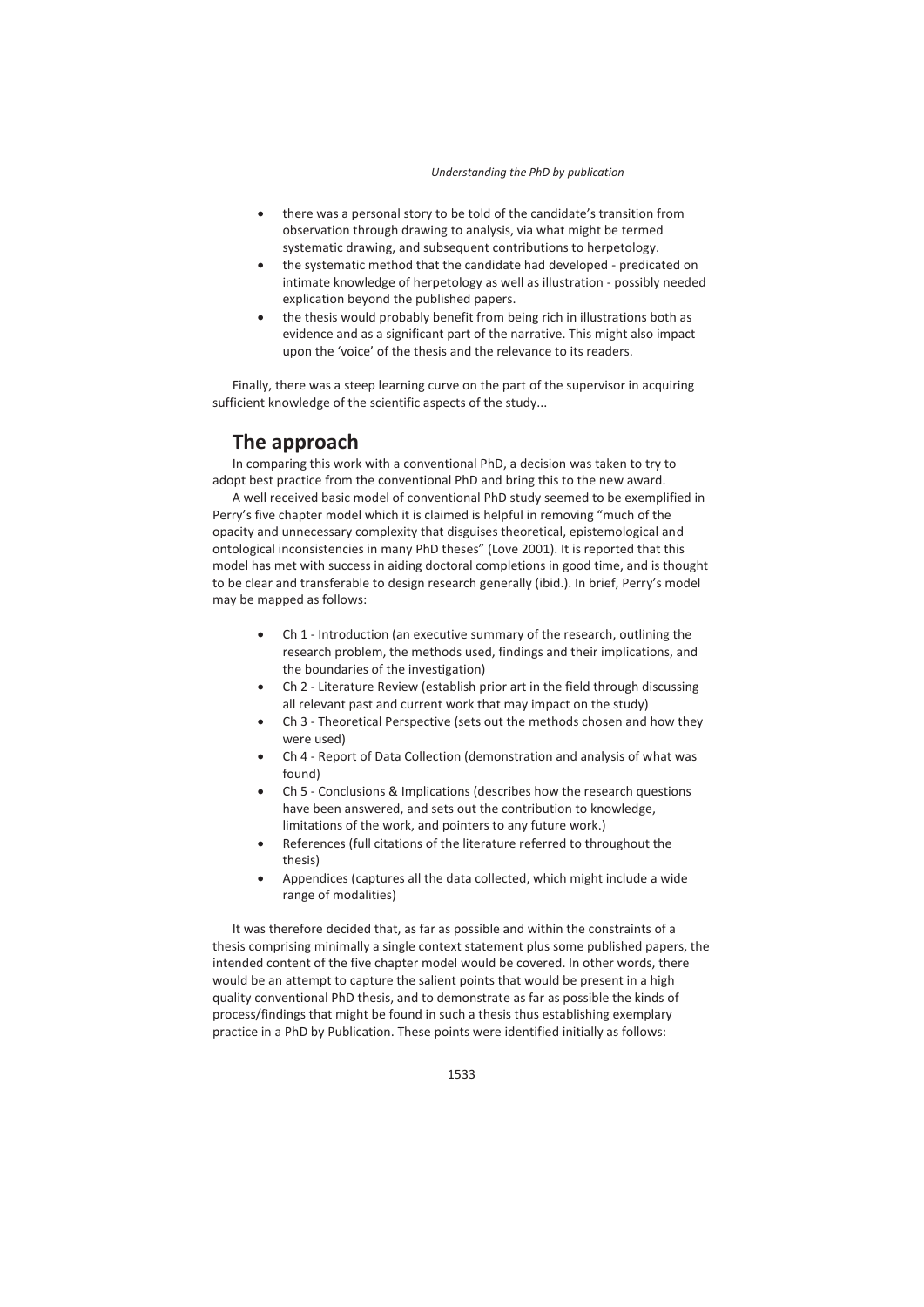- in setting the context to the collected works, detail the background to how the work started.
- be explicit about the contribution to knowledge.
- tell the story of the methods that have been developed in terms of graphic analysis as well as reconstructive methods.
- finally, introduce the publications and offer reflections on their significance.

# **The thesis**

After careful consideration, seven published papers were chosen as representing the candidate's contributions to herpetology, as well as providing a pathway for explaining the development of his systematic methods. The publication dates of these papers ranged from 1976 to 2004.

It was decided that the contextual statement should cover the bases of the Perry five chapter model as appropriate and stated succinctly in summary. There was however considerable work in pulling together the narrative and in seeking out evidence of the research through illustrations used in the published papers. As the illustrations were a significant point of reference, it was important to trace them all, find originals, and be in a position to explain their contribution in detail.

All of this took a great deal of time, and the expectation implicit in the regulations that submission might take place within a few months of enrolment was not met. The entire process took nearer two years in total. This was not an easy option.

Much time was spent in compiling, reading and modifying drafts. This was important to get the right voice that would be understood by diverse audiences, and to make the writing succinct. The candidate naturally writes a terse form of English, so exceeding the word count was not an issue, but rather how to make it credible to scientific readers and readable to non-scientific audiences. The final word count for what became an introductory chapter was around 13,000 words therefore at the low end of the scale, though this fact masks the considerable efforts made to make the narrative as simple and clear as possible. Eventually this was distilled to just four main sections:

- 1. context statement (background)
- 2. contribution to knowledge (value of art to herpetology)
- 3. methodology (graphic analysis + reconstructive methods)
- 4. the published works (factors which led to the publications + reflections on the publications)

There were also extensive references and appendices including a carefully constructed glossary, and some pointers to future work.

Though the host university had a requirement for depositing a paper based bound thesis in its library, it was seen to be important to establish a digital version in order to make the work widely available. The detail and subtleties of the original illustrations warranted scanning at high resolution, but this produces large file sizes. The thesis was produced as a paper printed version for examination and deposition in the university library, and also produced in a compressed digital version for permanent archiving in the university's e-prints repository (Wade, 2008)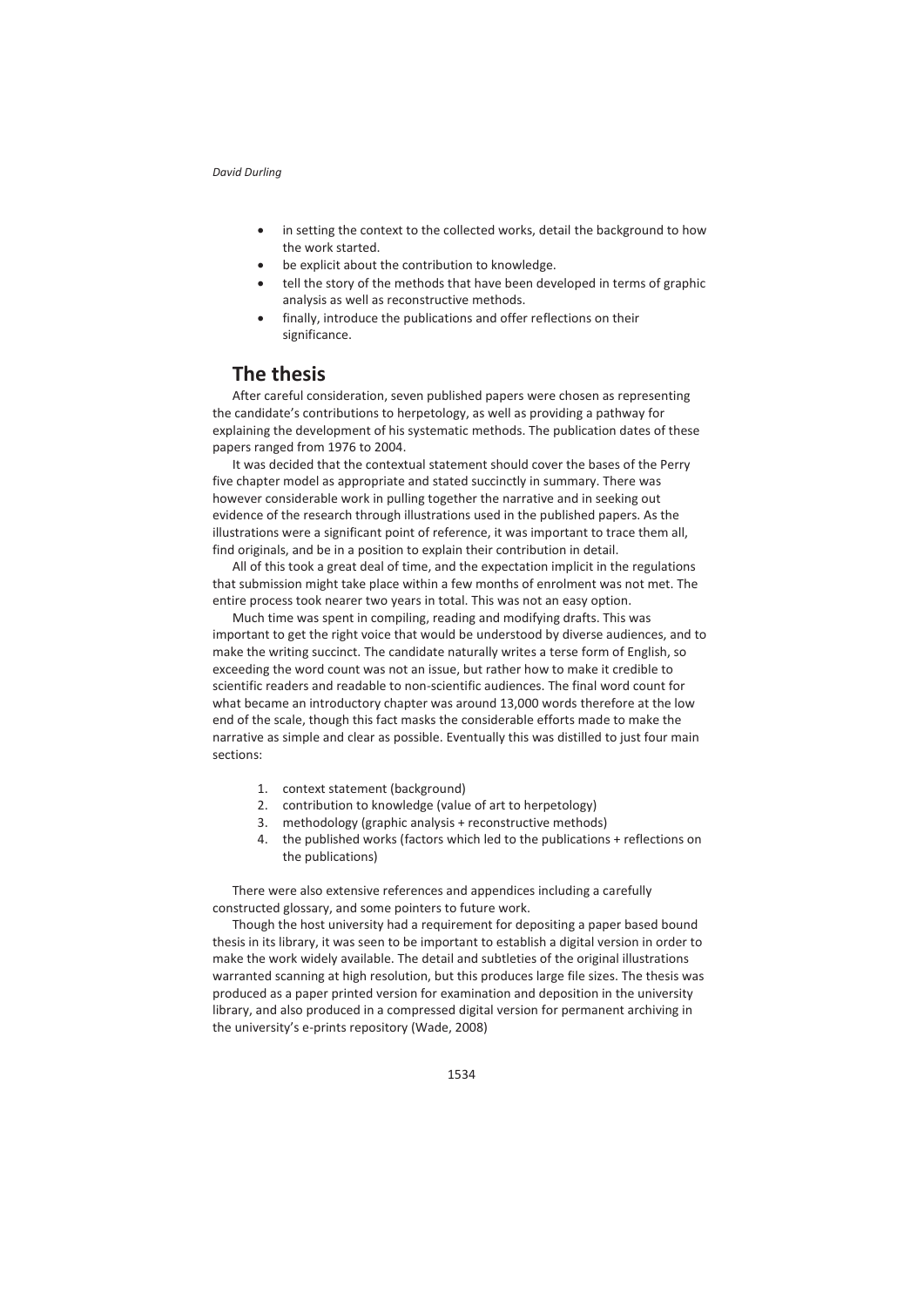#### **The examination**

Under the host university's regulations, as the candidate was a member of academic staff examination of the thesis and the subsequent viva voce was to be conducted by two external examiners. It was preferred that one examiner should cover the design aspects of the thesis, while the other covered the more scientific aspects. The thesis had to be credible in both spheres. Two experts were required who would be rigorous, yet comfortable with the interdisciplinary nature of the work. Choosing examiners presented difficulties. The candidate was a well known authority, so it was difficult to find a scientist with appropriate qualifications and experience who had either not worked with him at some point, or who did not know of his work. Similarly, there were difficulties in finding a designer with a graphics research background and suitable qualifications. A search for examiners with previous experience of examining a PhD by Publication proved fruitless.

Following the viva voce helpful suggestions by the examiners, some restructuring and re-wording of the written text was made, especially to clarify what was being claimed as an original contribution to knowledge, and particularly to strengthen the candidate's claim to having developed a unique graphical analytic method. These improvements were made, and the revised thesis was approved and the PhD awarded.

#### **Conclusions**

Some findings arising from a brief review of regulations for the PhD by Publication have been given, and some ambiguities have been highlighted. It is possible to find a generic model of best practice in the conventional PhD, this has been declared through discussion of the Perry five chapter model, and the adoption of its principles mapped on to the purposes and content of the thesis described here.

Time and evidence were perhaps the greatest factors. The effort involved in pulling together a suitable narrative at this level, and providing evidence of work completed over a long period of time, is not trivial. The standard of research submitted for an award of this kind should be high, however this is influenced heavily by several factors including the advice provided by supervisors, the position taken by examiners, as well as the requirements of specific regulations.

In this particular submission for PhD by Publication, there was an attempt to produce an exemplary thesis, unambiguously of doctoral standing, and to set out some principles for the interpretation of regulations and supervision of such awards. The extent to which these aims have been achieved may be judged from the published copy of the thesis. University regulations should be clear on these points.

Overall, if it is done well ,this award is not an easy option and may require a large effort of further work to get evidence into a form suitable to be submitted.

> *Acknowledgements: the author gratefully acknowledges the assistance of Dr Edward Wade in the preparation of this paper.*

## **References**

AHRC. http://www.ahrc.ac.uk/What-We-Do/Research-careers-andtraining/Pages/Research-careers-and-training.aspx DART (Design Advanced Research Training) http://www.dartevents.org